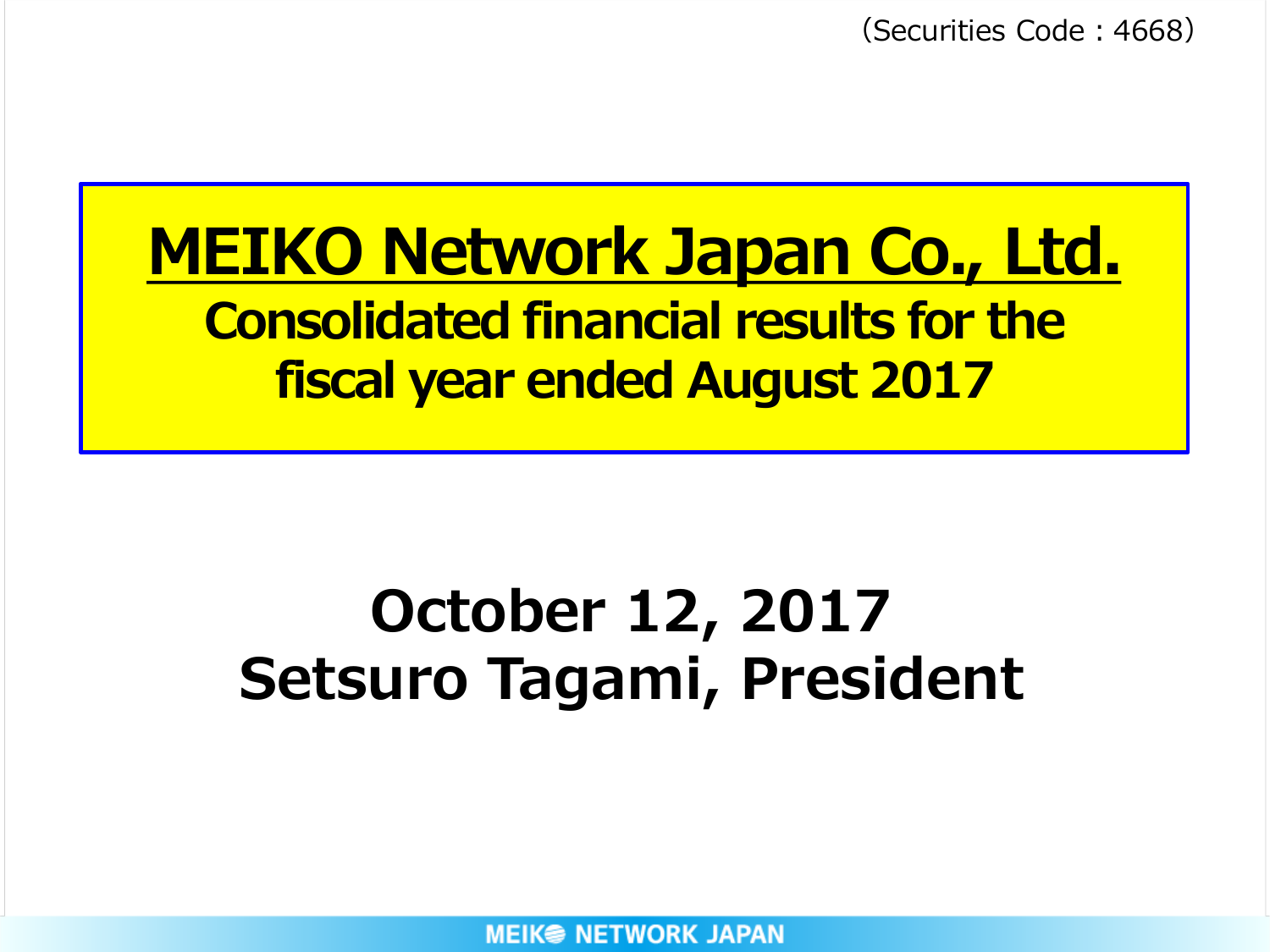# **The 33rd term (year ended August 2017) Performance report**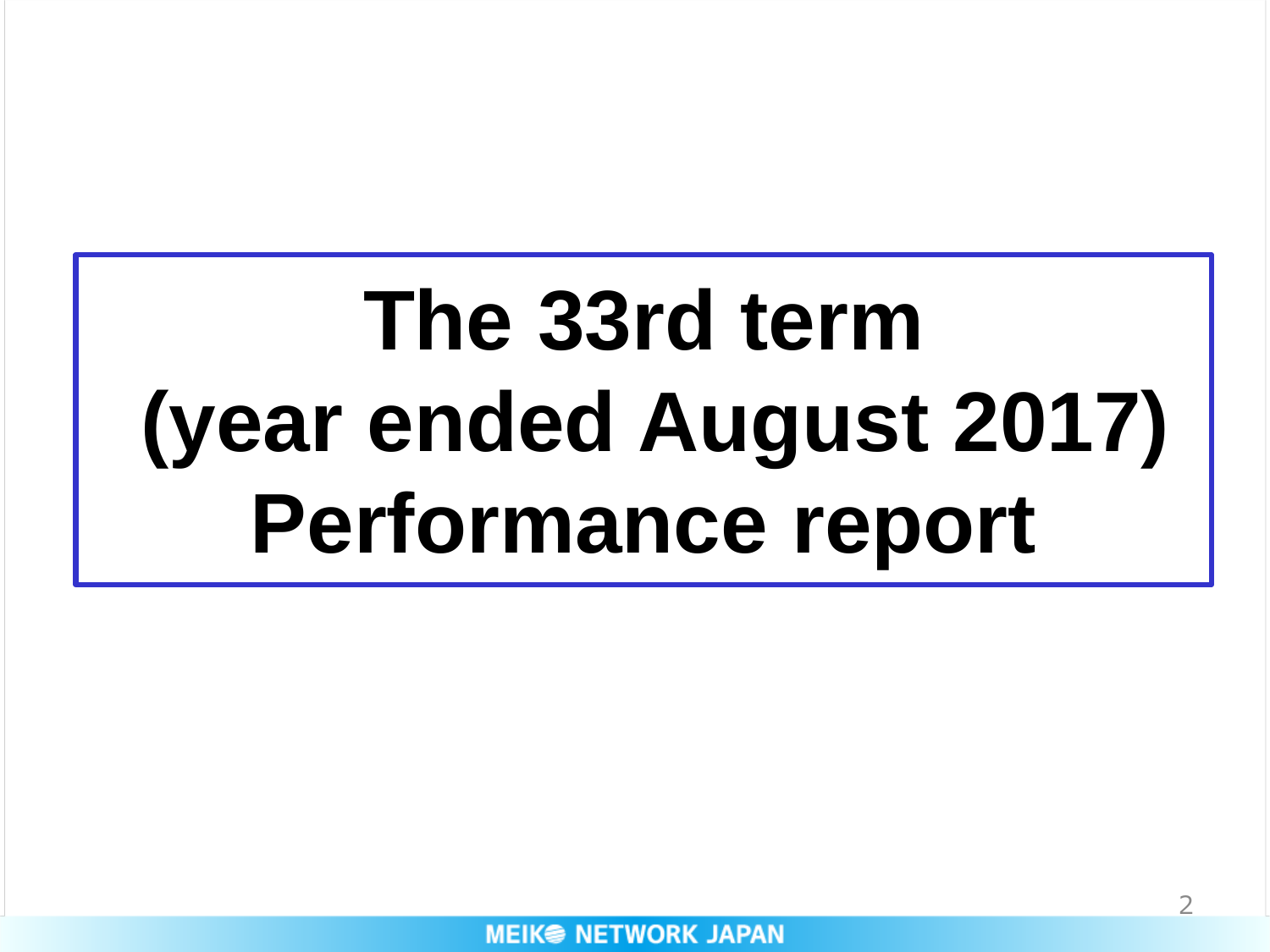## **Highlight of consolidated results**

(Unit: million yen)

|                         | <b>Results of this FY</b> | YoY      |             | <b>Against plan **</b> |             |  |
|-------------------------|---------------------------|----------|-------------|------------------------|-------------|--|
| <b>Net sales</b>        | 19,383                    | $+711$   | $(+3.8\%)$  | △657                   | $(4.3.3\%)$ |  |
| <b>Operating income</b> | 2,615                     | $+440$   | $(+20.2%)$  | $+55$                  | $(+ 2.2\%)$ |  |
| <b>Ordinary income</b>  | 2,806                     | $+481$   | $(+20.7%)$  | $+156$                 | $(+ 5.9\%)$ |  |
| Net income *            | 2,042                     | $+1,098$ | $(+116.4%)$ | $+156$                 | $(+ 8.3\%)$ |  |

\* Net income for this year attributable to shareholders of the parent company (Same in the following slides) \*\* Revised on April 12, 2017

- Meiko Gijuku Number of schools **2,074** (△28 classrooms YoY) (as of August 2017) (new open  $+21$ , close  $\triangle 49$ ) Number of students **125,219** (△5,040 YoY) (directly operated(MNJ)  $\triangle 836$ , directly operated (MAXIS)  $\triangle 176$ , franchised  $\triangle 4,028$ )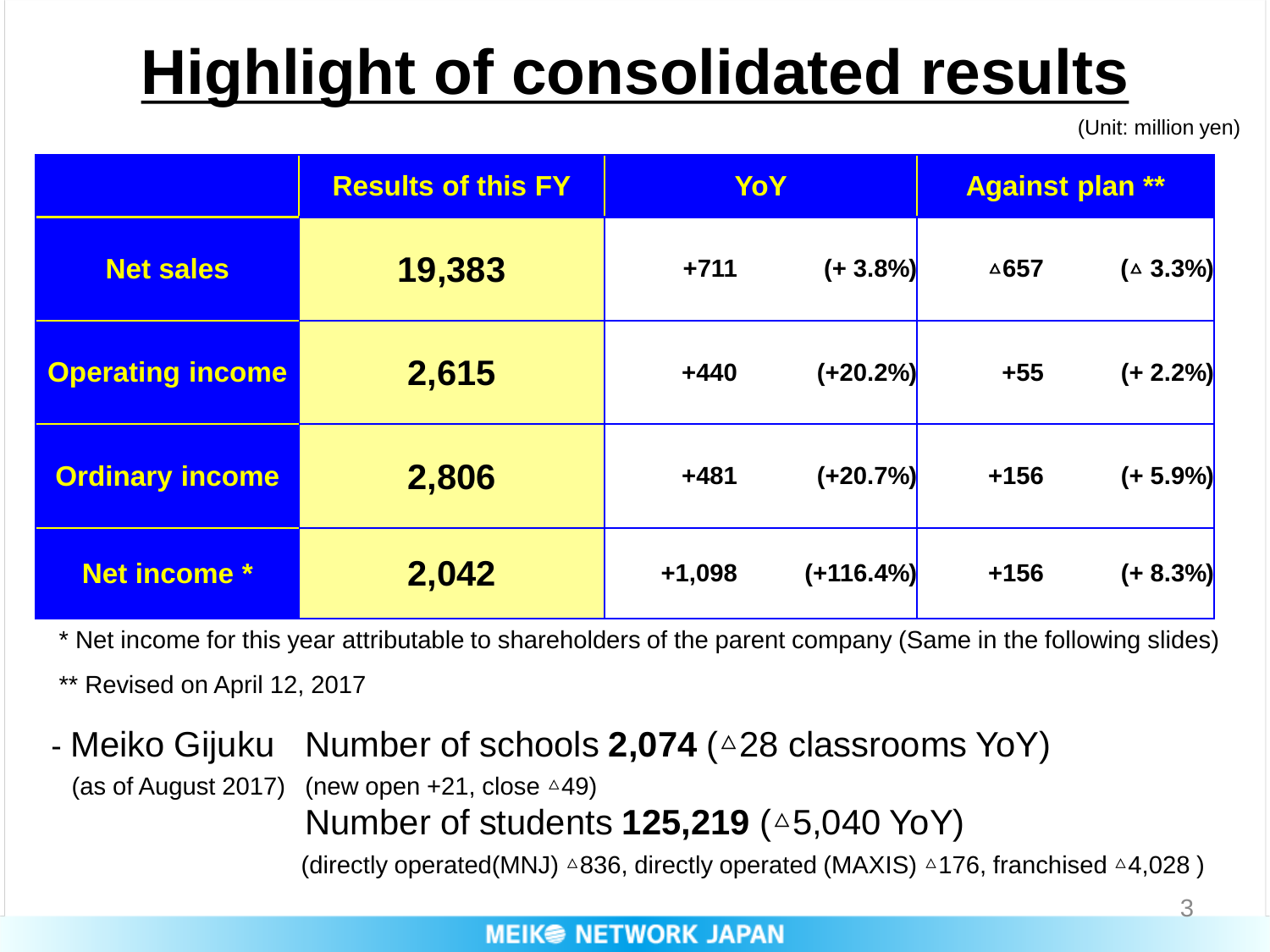### **Financial summary of FY 2017 ended in August (consolidated P/L)**

(Unit: million yen)

|                                |                |         | YoY             |                      |  |
|--------------------------------|----------------|---------|-----------------|----------------------|--|
|                                | <b>Last FY</b> | This FY | Change          | Percentage<br>change |  |
| <b>Net sales</b>               | 18,672         | 19,383  | 711             | $+3.8%$              |  |
| <b>Cost of sales</b>           | 12,165         | 12,696  | 531             | $+4.4%$              |  |
| Cost of sales percentage (%)   | 65.2%          | 65.5%   |                 | $+0.3pt$             |  |
| <b>Gross profit</b>            | 6,506          | 6,686   | 180             | $+2.8%$              |  |
| Gross profit ratio (%)         | 34.8%          | 34.5%   |                 | $+0.3pt$             |  |
| <b>SGA</b>                     | 4,331          | 4,070   | $\triangle$ 260 | $\Delta 6.0\%$       |  |
| <b>SGA</b> percentage (%)      | 23.2%          | 21.0%   |                 | $\Delta\,2.2pt$      |  |
| <b>Operating income</b>        | 2,175          | 2,615   | 440             | $+20.2%$             |  |
| Operating income ratio (%)     | 11.7%          | 13.5%   |                 | $+1.8pt$             |  |
| <b>Ordinary income</b>         | 2,325          | 2,806   | 481             | $+20.7%$             |  |
| Ordinary income ratio (%)      | 12.5%          | 14.5%   |                 | $+2.0pt$             |  |
| <b>Extraordinary income</b>    | 67             | 542     | 474             |                      |  |
| <b>Extraordinary losses</b>    | 575            | 9       | ∆566            |                      |  |
| Net income *                   | 944            | 2,042   | 1,098           | $+116.4%$            |  |
| Net income rate of this FY (%) | 5.1%           | 10.5%   |                 | $+5.5pt$             |  |

#### **Sales**

Meiko Gijuku directly operated <br>
a476 million yen Meiko Gijuku franchised △11 million yen Supplemental education business  $\sim$  4116 million yen Waseda Academy Kobetsu School +22 million yen Meiko Kids +57 million yen Waseda EDU +88 million yen Kokusai Jinzai Kaihatsu +636 million yen Kotoh Jimusho **+436 million yen** 

#### Cost of sales

Kokusai Jinzai Kaihatsu  $+366$  million yen - Kotoh Jimusho +152 million yen

#### **SGA**

- SGA △625 million ven Allocating additional sales promotion cost (547 million yen) in last FY Administrative expense +365 million yen
- Increase in burden of amortization of goodwill of new consolidated companies etc.

#### ■ Extraordinary income

- Gain on sale of investment property 539 million yen etc.

(Note) Kokusai Jinzai Kaihatsu and Kotoh Jimusho were included in the consolidated accounts from the 4Q of FY 2016 (Last FY: 3 months, this FY: 12 months)

#### **MEIK® NETWORK JAPAN**

etc.

etc.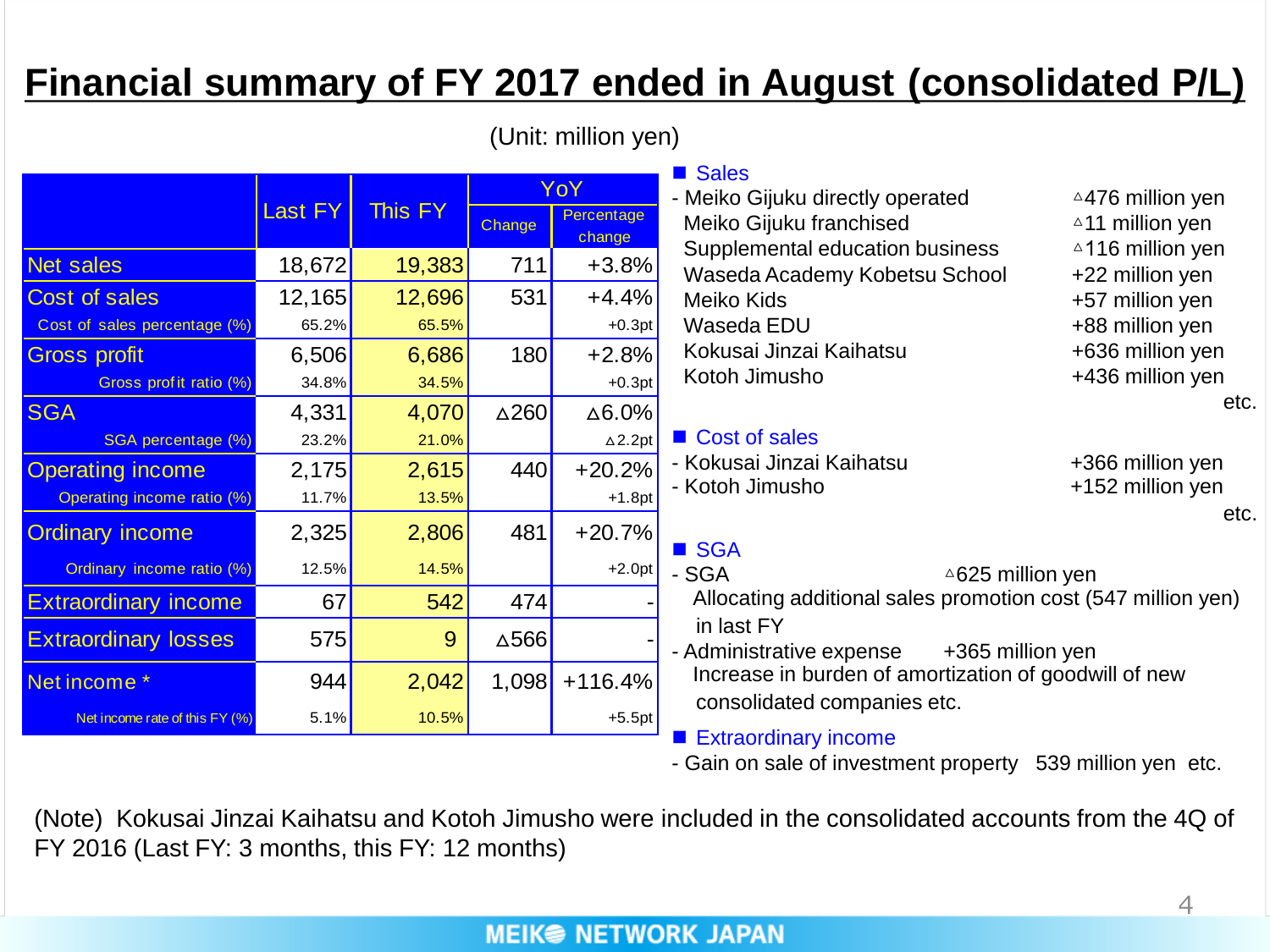### **Financial summary of FY 2017 ended in August (consolidated B/S)**

|                                            | <b>End of</b> | <b>End of</b>            |          | YoY                         |
|--------------------------------------------|---------------|--------------------------|----------|-----------------------------|
|                                            | last FY       | this FY<br><b>Change</b> |          | <b>Percentage</b><br>change |
| <b>Current assets</b>                      | 6,865         | 10,431                   | $+3,566$ | $+51.9%$                    |
| <b>Property, plant and</b><br>equipment    | 1,161         | 1,164                    | $+2$     | $+0.3%$                     |
| <b>Intangible assets</b>                   | 3,782         | 3,348                    | ∆434     | △11.5%                      |
| <b>Investments and other</b><br>assets     | 5,160         | 4,370                    | ∆789     | ∆15.3%                      |
| <b>Total assets</b>                        | 16,970        | 19,314                   | $+2,343$ | $+13.8%$                    |
| <b>Current liabilities</b>                 | 3,059         | 4,168                    | $+1,109$ | +36.3%                      |
| <b>Non-current liabilities</b>             | 701           | 729                      | $+27$    | $+4.1%$                     |
| <b>Total liabilities</b>                   | 3,760         | 4,897                    | $+1,137$ | $+30.2%$                    |
| <b>Total net assets</b>                    | 13,209        | 14,416                   | $+1,206$ | $+9.1%$                     |
| <b>Total liabilities</b><br>and net assets | 16,970        | 19,314                   | $+2,343$ | $+13.8%$                    |

#### (Unit: million yen)

#### ■ Assets

#### (Current assets)

- Increase in cash and deposits +3,189 million yen etc. Increase in proceeds from sales, proceeds from sale of investment property etc.

(Intangible assets)

| - Amortization of goodwill                                                                   | $\triangle$ 407 million yen etc. |
|----------------------------------------------------------------------------------------------|----------------------------------|
| <b>MAXIS</b>                                                                                 | △143 million yen                 |
| Kokusai Jinzai Kaihatsu                                                                      | △123 million yen                 |
| Kotoh Jimusho                                                                                | $\triangle$ 74 million yen       |
| Waseda EDU                                                                                   | $\triangle 45$ million yen       |
| You DEC                                                                                      | $\triangle$ 20 million yen       |
| (Investment and other assets)<br>- Sale of investment property<br>$\blacksquare$ Liobilitios | △721 million yen etc.            |

#### Liabilities

(Current liabilities)

- Increase in income taxes payable +770 million yen etc.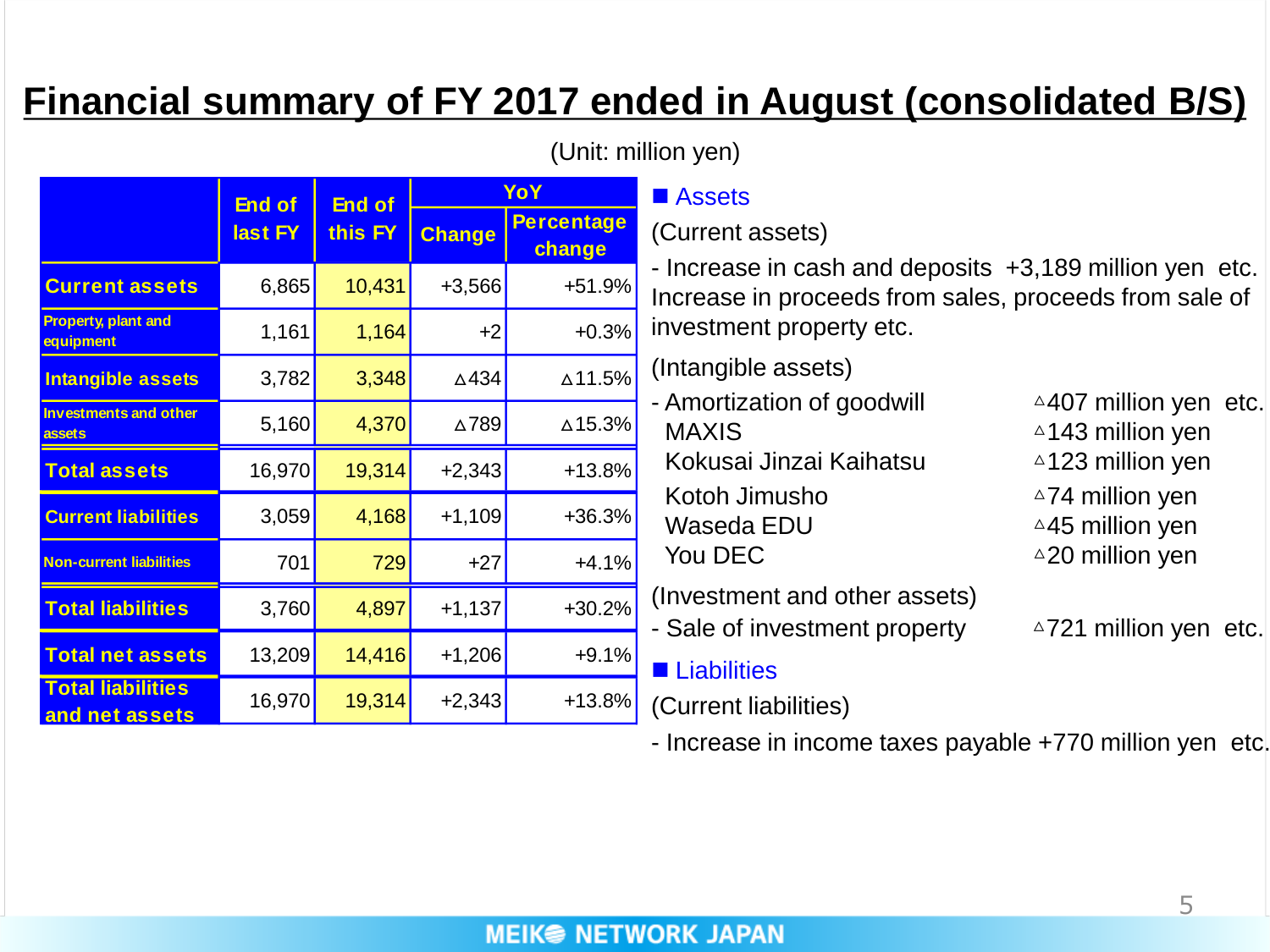### **Financial summary of FY 2017 ended in August (consolidated C/F)**

|                                                                         | <b>Last FY</b>    | <b>This FY</b> | YoY      |
|-------------------------------------------------------------------------|-------------------|----------------|----------|
| <b>Net cash provided by</b><br>(used in) operating<br><b>activities</b> | 937               | 3,088          | $+2,151$ |
| <b>Net cash provided by</b><br>(used in) investing<br><b>activities</b> | 115               | 1,136          | $+1,020$ |
| <b>Net cash provided by</b><br>(used in) financing<br><b>activities</b> | $\Delta$ 2,486    | $\Delta$ 1,108 | $+1,378$ |
| <b>Net increase</b><br>(decrease) in cash<br>and cash                   | $\triangle$ 1,434 | 3,116          | $+4,551$ |
| <b>Cash and cash</b><br>equivalents at<br>beginning of period           | 5,623             | 4,189          | ∆1,434   |
| <b>Cash and cash</b><br>equivalents at end of<br>period                 | 4,189             | 7,306          | $+3,116$ |

(Unit: million yen)

#### ■ Operating activities

- 3,088 million yen, an increase of 2,151 million yen year on year from the increase in operating income and adjustment of tutors' salary paid in last year (408 million yen)

#### ■ Investing activities

- 1,136 million yen, 1,020 million yen higher year on year based on the proceeds from the sale of investment property (1,300 million yen)

#### ■ Financing activities

- Payment of  $\triangle 1,034$  million yen for dividend etc.

(In the last FY, payment of  $\triangle 1,500$ million yen for acquisition of treasury shares was made other than payment of △973 million yen for dividend)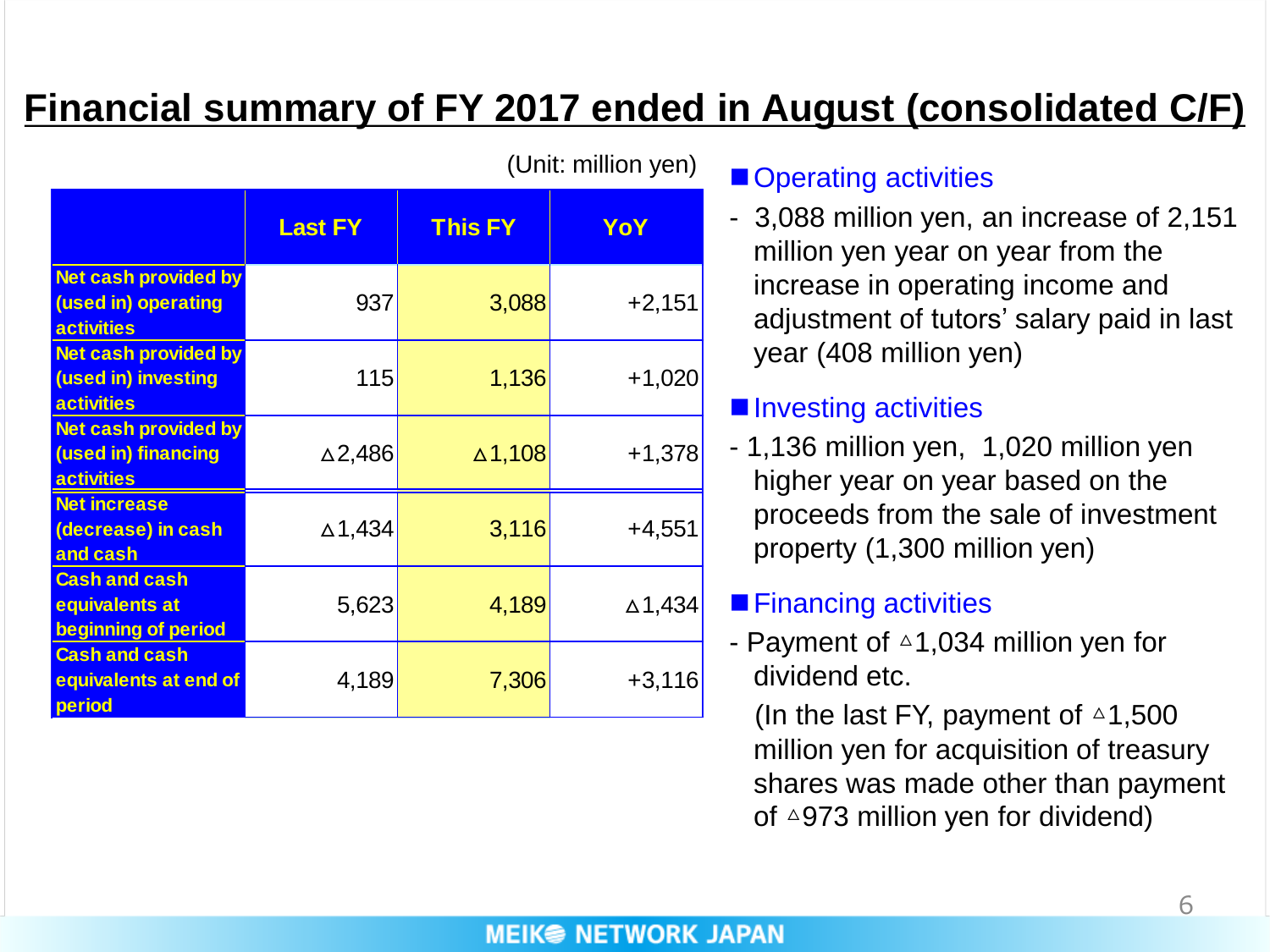## **Sales and operating income by segment**

(Unit: million yen)

|  |                                  | <b>Meiko Gijuku</b><br>directly operated<br><b>schools</b> | <b>Meiko Gijuku</b><br>franchised<br><b>schools</b> | <b>Supplemental</b><br>education | Others *1       | <b>Common</b><br>expenses | <b>Across the</b><br>board |
|--|----------------------------------|------------------------------------------------------------|-----------------------------------------------------|----------------------------------|-----------------|---------------------------|----------------------------|
|  | Sales *2                         | 9,647                                                      | 5,586                                               | 573                              | 3,576           |                           | 19,383                     |
|  | (YoY)                            | $(\Delta 476)$                                             | $(\triangle 11)$                                    | $(\Delta 116)$                   | $(+1, 315)$     |                           | $(+711)$                   |
|  | FY 2017 Operating income         | 1,135                                                      | 2,644                                               | 71                               | 83              | $\triangle$ 1,318         | 2,615                      |
|  | (YoY)                            | $(\triangle 196)$                                          | $(+496)$                                            | $(\triangle 47)$                 | $(+260)$        | $(\triangle 72)$          | $(+440)$                   |
|  | <b>Operating</b><br>income ratio | 11.8%                                                      | 47.3%                                               | 12.5%                            | 2.3%            |                           | 13.5%                      |
|  | Sales *2                         | 10,123                                                     | 5,597                                               | 689                              | 2,260           |                           | 18,672                     |
|  | <b>FY 2016 Operating income</b>  | 1,331                                                      | 2,147                                               | 119                              | $\triangle$ 176 | $\triangle$ 1,246         | 2,175                      |
|  | <b>Operating</b><br>income ratio | 13.1%                                                      | 38.4%                                               | 17.3%                            |                 |                           | 11.6%                      |

\*1. Waseda Academy Kobetsu School, Meiko Kids, Meiko Soccer School, and businesses of consolidated subsidiaries (Waseda EDU, Kokusai Jinzai Kaihatsu, Kotoh Jimusho, You DEC, Koyoshobou)etc. \*2. Intra-group transactions are eliminated from sales amounts. Deducted amounts are 515 million yen in Meiko Gijuku franchised (FY2016: 546 million yen), and 145 million yen in others (FY2016: 144 million yen).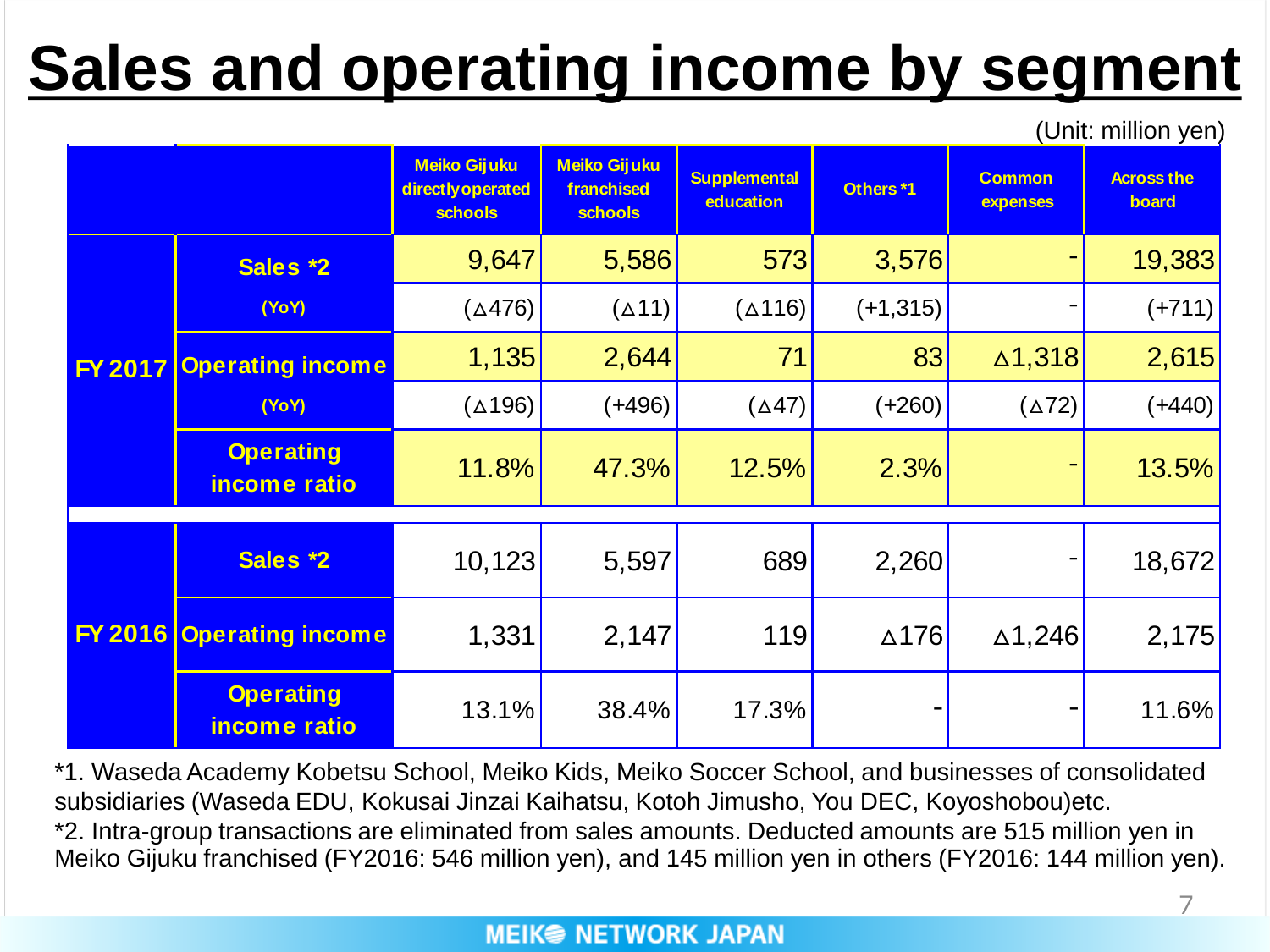### **Meiko Gijuku directly operated school business**



(Unit: million yen)

- Number of schools: 328 (up 5 YOY)
- MNJ: +3 MAXIS: +2
- Sales: 9,647 million yen
- $-$  YOY  $\triangle 4.7\%$  ( $\triangle 476$  million yen)
- Operating income: 1,135 million yen
- $-$  YOY  $\triangle$ 14.8% ( $\triangle$ 196 million yen)

| <b>MNJ</b>                                                         |                |                |                                    | <b>MAXIS</b>    |                                                                 |                | (Unit: schools, people, thousand yen) |                             |                 |
|--------------------------------------------------------------------|----------------|----------------|------------------------------------|-----------------|-----------------------------------------------------------------|----------------|---------------------------------------|-----------------------------|-----------------|
|                                                                    | <b>FY 2016</b> | <b>FY 2017</b> | <b>Percentage</b><br><b>change</b> | <b>Change</b>   |                                                                 | <b>FY 2016</b> | <b>FY 2017</b>                        | Percentage<br><b>change</b> | <b>Change</b>   |
| Number of schools (as of<br>Aug.)                                  | 230            | 233            | -                                  | $+3$            | Number of schools (as of<br>Aug.)                               | 93             | 95                                    |                             | $+2$            |
| of<br><b>students</b><br><b>Number</b><br>(average of<br>the term) | 17,441         | 17,023         | $-2.4%$                            | $\triangle$ 418 | of<br><b>students</b><br><b>Number</b><br>(average of the term) | 6,963          | 6,700                                 | $-3.8%$                     | △263            |
| number of<br>Average<br><b>students</b>                            | 75.8           | 73.1           | $-3.6%$                            | $\triangle$ 2.7 | number of<br>Average<br><b>students</b>                         | 74.9           | 70.5                                  | $-5.9%$                     | $\triangle$ 4.4 |
| sales per<br>Average<br><b>students</b>                            | 403.5          | 395.8          | $-1.9%$                            | $\Delta$ 7.7    | sales<br>Average<br><b>per</b><br><b>students</b>               | 443.2          | 434.3                                 | $-2.0%$                     | $\triangle$ 8.9 |

#### **MEIK® NETWORK JAPAN**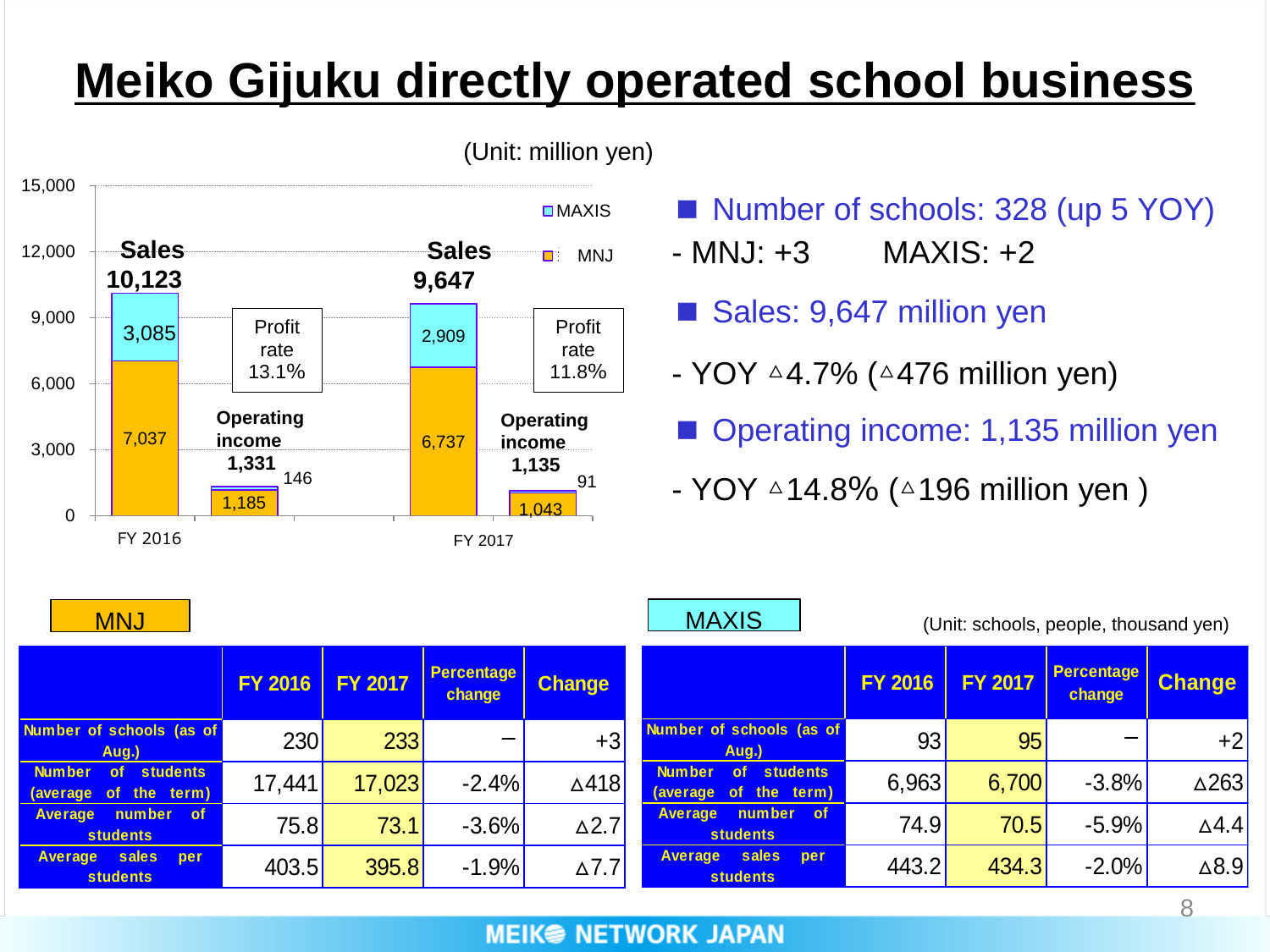## **Meiko Gijuku franchised school business**



\* Sales amounts exclude intra-group transactions. (Unit: schools, people)



| <b>Franchised</b>                                             | <b>FY2016</b> | <b>FY2017</b> | <b>Percentage</b><br>change | <b>Change</b>   |
|---------------------------------------------------------------|---------------|---------------|-----------------------------|-----------------|
| <b>Number of schools (as of Aug.)</b>                         | 1,783         | 1,746         |                             | $\triangle$ 37  |
| <b>Number of students (average)</b><br>of the term)           | 107,685       | 102,852       | $-4.5%$                     | △4,833          |
| <b>Average number of students</b>                             | 60.4          | 58.9          | $-2.5%$                     | $\triangle$ 1.5 |
| <b>Royality revenues (million yen)</b>                        | 3,686         | 3,520         | $-4.5%$                     | ∆166            |
| <b>Average royality revenues per</b><br>school (thousand yen) | 2,067         | 2,016         | $-2.5%$                     | $\Delta$ 51     |

#### **MEIK<sup>®</sup> NETWORK JAPAN**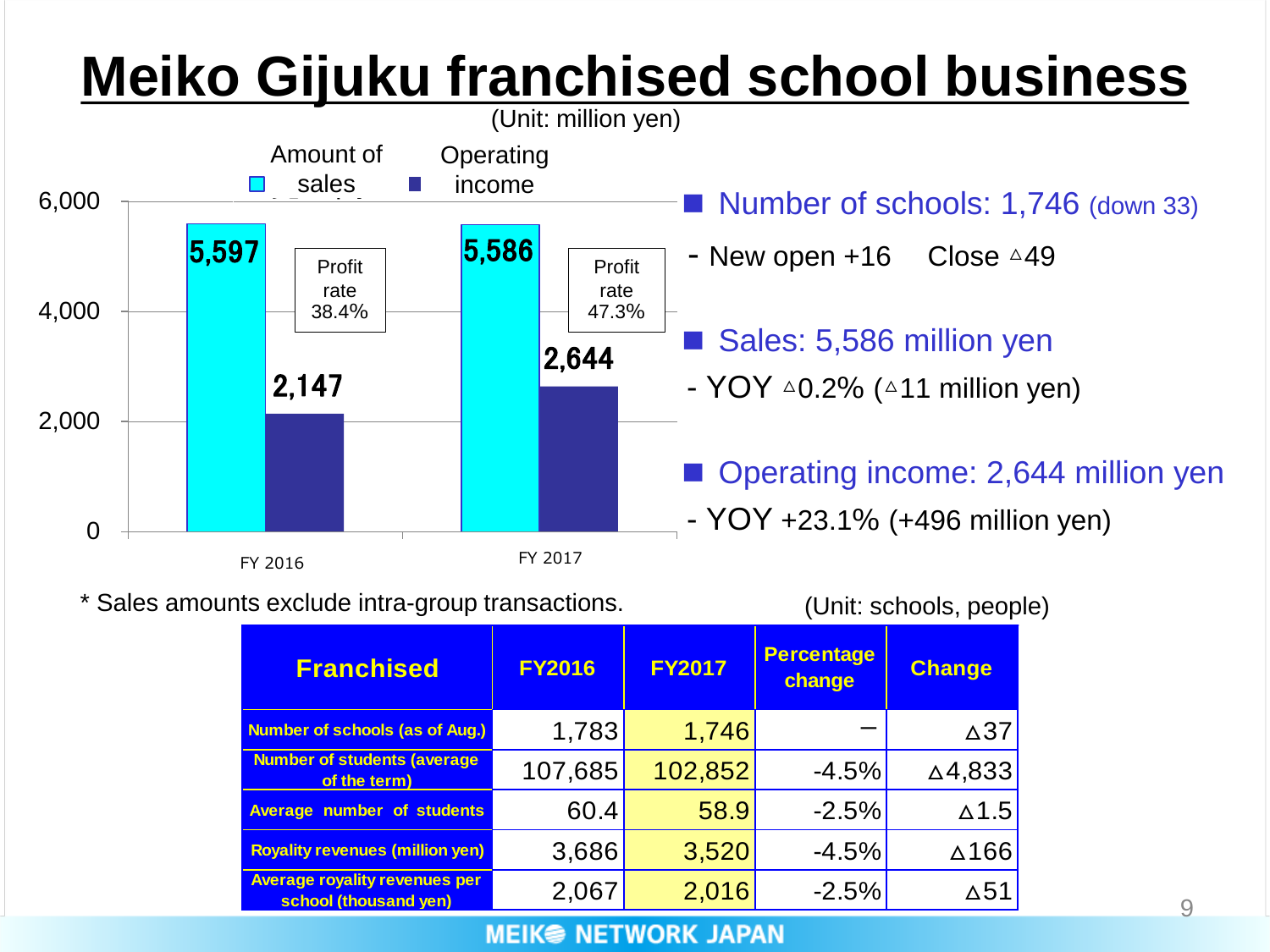### **Supplemental education business (Medical cram school "Tokyo Ishin Gakuin")**

|                                            | (Unit: million yen) |               |                   |  |  |  |  |  |
|--------------------------------------------|---------------------|---------------|-------------------|--|--|--|--|--|
|                                            | <b>FY2016</b>       | <b>FY2017</b> |                   |  |  |  |  |  |
| <b>Sales</b>                               | 689                 | 573           | △116              |  |  |  |  |  |
| <b>Operating</b><br><b>income</b>          | 119                 | 71            | ∆48               |  |  |  |  |  |
| <b>Operating</b><br>ratio<br><b>income</b> | 17.3%               | 12.5%         | $\triangle$ 4.8pt |  |  |  |  |  |



Sales: 573 million yen

- YOY △116 million yen
- -> Affected by decrease in the number of new students in this spring
	- Operating income : 71 million yen
- YOY △48 million yen
- -> Sales decreased, so making efforts of cost reduction
	- Number of students: 104 (As of the end of August 2017)

[The whole dormitory system] Mitaka School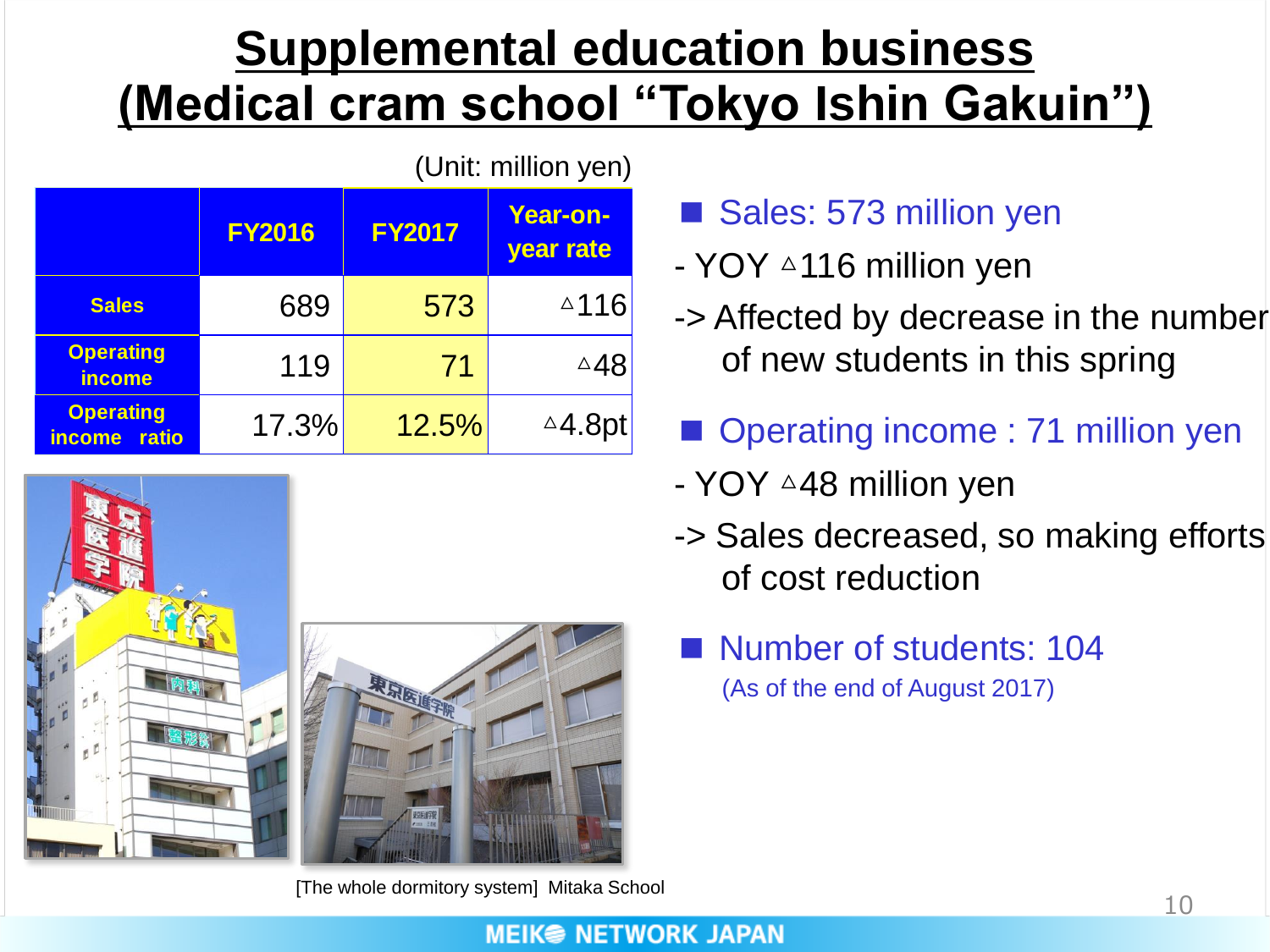## **Other Business**

|                         |                                                      |        |                | <b>FY2017</b>         |                  |                                                                                |  |  |
|-------------------------|------------------------------------------------------|--------|----------------|-----------------------|------------------|--------------------------------------------------------------------------------|--|--|
|                         |                                                      | FY2016 | <b>Results</b> | Year-on-<br>year rate | Year-on-<br>year | <b>Special notes</b>                                                           |  |  |
| <b>Sales</b>            |                                                      | 2,260  | 3,576          | 58.2%                 | $+1,315$         | ()incrase and decrease from FY 2016                                            |  |  |
|                         | Waseda Academy Kobetsu<br>School                     | 325    | 347            | 6.8%                  |                  | $+22$ Number of schools: 32 (+2), Students: 2,595 (+240)                       |  |  |
|                         | <b>Meiko Kids</b>                                    | 179    | 236            | 31.8%                 |                  | $+57$ Number of schools: 15 (8), Students: 401 (+159)                          |  |  |
|                         | <b>Meiko Soccer School</b>                           | 147    | 151            | 2.7%                  |                  | +4 Number of schools: 16 ( $\triangle 2$ ), students: 926 ( $\triangle 45$ )   |  |  |
|                         | Waseda EDU                                           | 294    | 382            | 29.9%                 | $+88$            | Japanese language schools<br>Number of students: 597 (+136)                    |  |  |
|                         | Kokusai Jinzai Kaihatsu                              | 172    | 808            | 369.8%                | $+636$           | Japanese language schools<br>Number of students: 1,118 (+199)                  |  |  |
|                         | <b>Kotoh Jimusho</b>                                 | 30     | 466            | 1453.3%               |                  | +436 Business relating to university education                                 |  |  |
|                         | You DEC                                              | 701    | 679            | $-3.1%$               |                  | $\triangle$ 22 Sales at cram schools, sales of practice tests                  |  |  |
|                         | Koyoshobou                                           | 246    | 285            | 15.9%                 |                  | +39 Sales of books                                                             |  |  |
|                         | <b>MAXIS (other business)</b>                        | 147    | 168            | 14.3%                 | $+21$            | Businesses other than Meiko Gijuku operated by a subsidiary MAXIS<br>Education |  |  |
|                         | <b>Other</b>                                         | 16     | 49             | 206.3%                | $+33$            |                                                                                |  |  |
| <b>Operating income</b> |                                                      | ∆176   | 83             |                       | $+260$           |                                                                                |  |  |
|                         | Note: Sales amounts exclude intra-group transactions |        |                |                       |                  |                                                                                |  |  |

Note: Sales amounts exclude intra-group transactions

Kokusai Jinzai Kaihatsu and Kotoh Jimusho were included in the consolidated accounts from the 4Q of FY 2016 (FY 2016: 3 months; FY 2017: 12 months)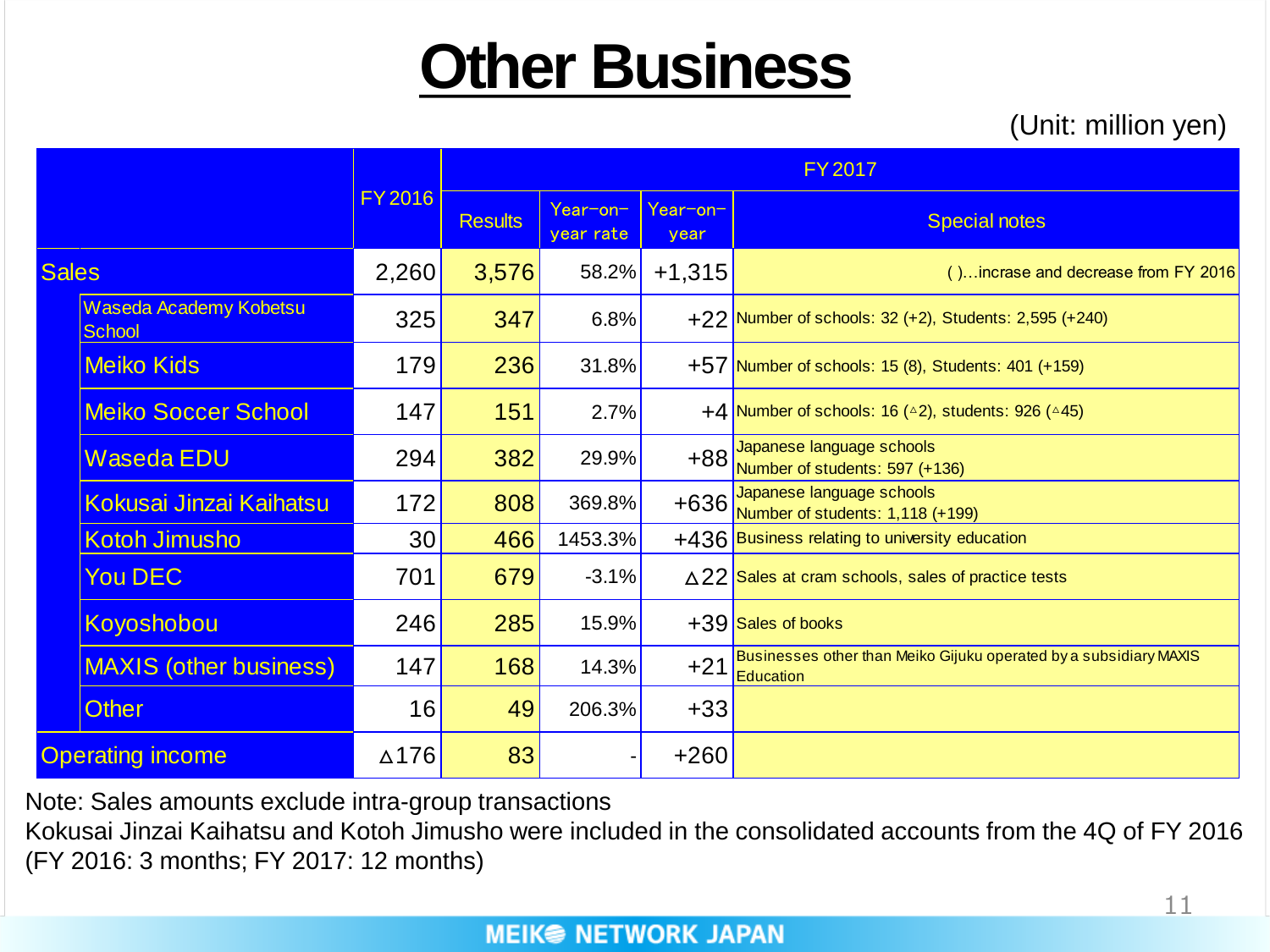## **Plan for the 34th period (FY 2018)**

(Unit: million yen)

|                        |                  |                           |        | FY 2017 (Results) |                 | <b>FY 2018 (Plan)</b> |                  |              |  |
|------------------------|------------------|---------------------------|--------|-------------------|-----------------|-----------------------|------------------|--------------|--|
|                        |                  |                           |        | The 33rd period   | The 34th period |                       |                  |              |  |
|                        |                  |                           | 2Q     | Full year         | 2Q              | Year-on-<br>year      | <b>Full year</b> | Year-on-year |  |
|                        | <b>Net sales</b> |                           | 10,145 | 19,383            | 10,054          | 99.1%                 | 20,415           | 105.3%       |  |
|                        |                  | Meiko Gijuku              | 7,958  | 15,233            | 7,782           | 97.8%                 | 15,787           | 103.6%       |  |
|                        |                  | <b>Directly</b>           | 5,143  | 9,647             | 5,073           | 98.6%                 | 10,107           | 104.8%       |  |
|                        |                  | Franchised                | 2,815  | 5,586             | 2,709           | 96.2%                 | 5,680            | 101.7%       |  |
|                        |                  | Supplemental<br>education | 329    | 573               | 234             | 71.0%                 | 578              | 101.0%       |  |
|                        | <b>Others</b>    |                           | 1,855  | 3,576             | 2,037           | 109.8%                | 4,049            | 113.2%       |  |
|                        |                  | <b>Operating income</b>   | 2,039  | 2,615             | 924             | 45.3%                 | 2,011            | 76.9%        |  |
|                        |                  | Profit rate               | 20.1%  | 13.5%             | $9.2\%$         |                       | 9.9%             |              |  |
| <b>Ordinary income</b> |                  |                           | 2,164  | 2,806             | 968             | 44.8%                 | 2,100            | 74.8%        |  |
| <b>Profit rate</b>     |                  |                           | 21.3%  | 14.5%             | 9.6%            |                       | 10.3%            |              |  |
| <b>Net income</b>      |                  |                           | 1,713  | 2,042             | 525             | 30.7%                 | 1,191            | 58.3%        |  |
| <b>Profit rate</b>     |                  |                           | 16.9%  | 10.5%             | 5.2%            |                       | 5.8%             |              |  |

Note: The internal transaction was deducted from the sales.

Others include Waseda Academy Kobetsu School, Kids business, Succor business, and various business of consolidated subsidiaries.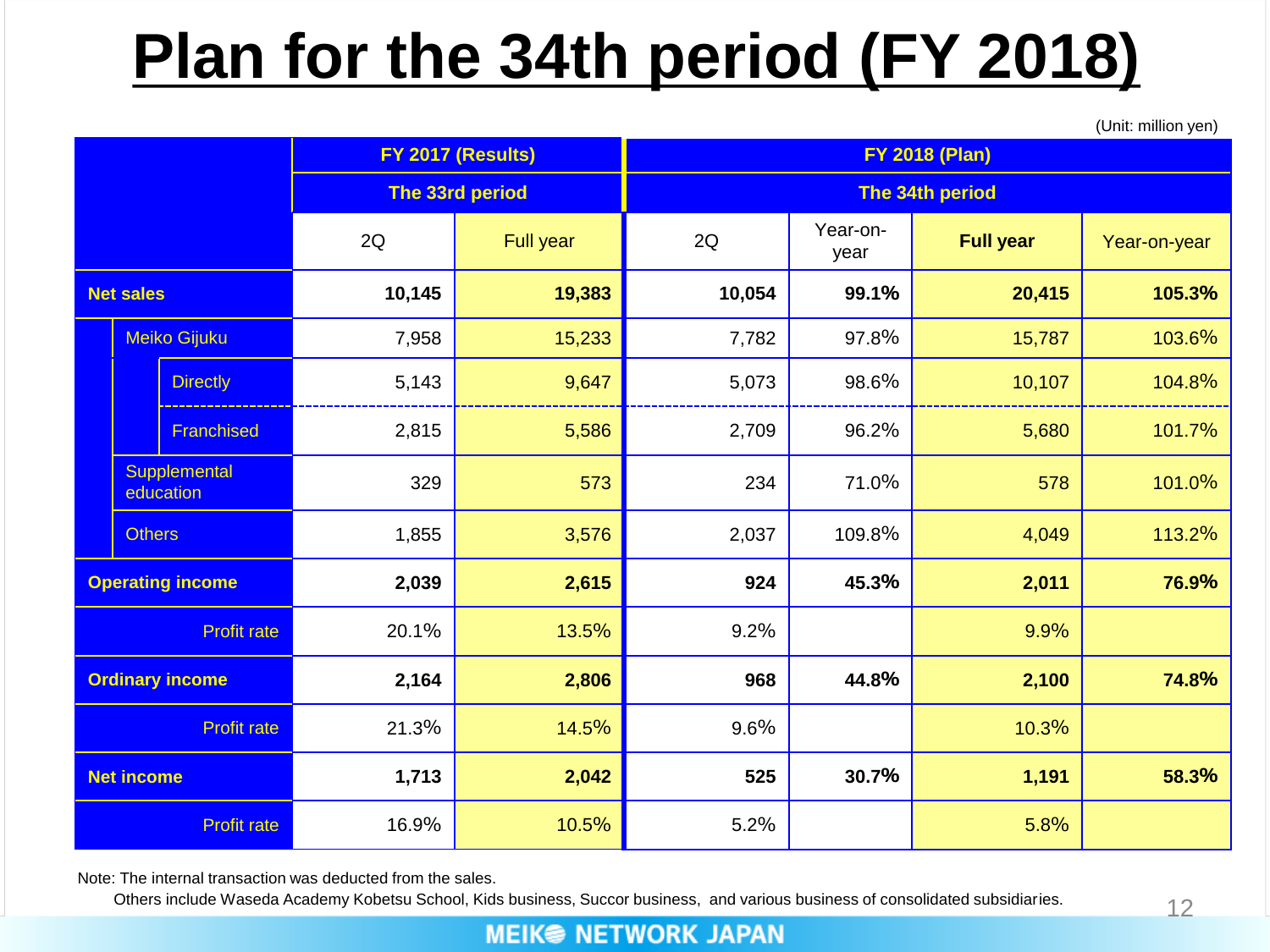### **Progress of medium-term management plan**

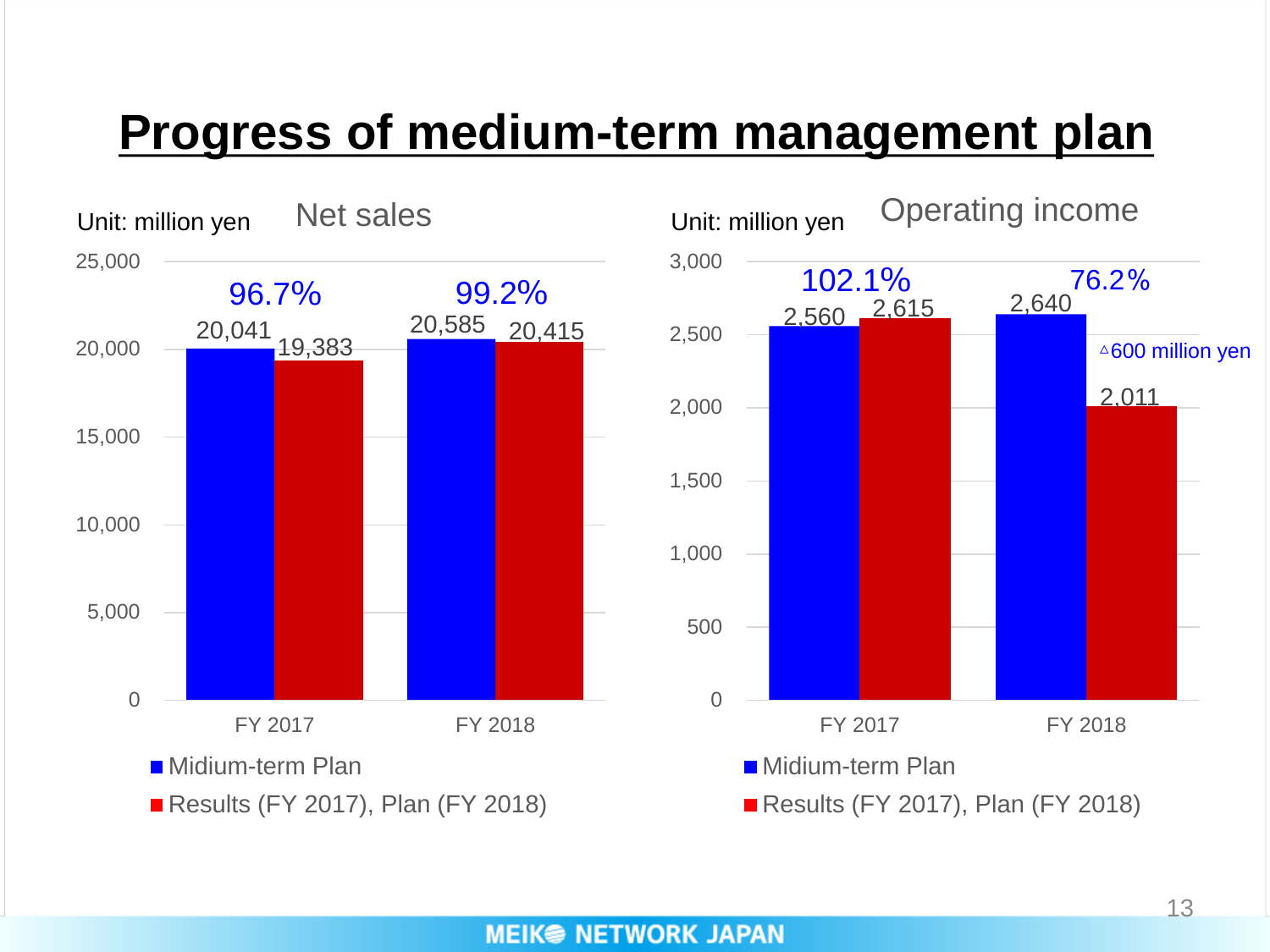## **Dividend policy**

### **[Basic policy]**

Continuous increase in dividend per share

### **[Development of dividends]**

|                                       | <b>FY 2014</b> | <b>FY 2015</b> | <b>FY 2016</b> | <b>FY 2017</b> | <b>FY 2018</b> |
|---------------------------------------|----------------|----------------|----------------|----------------|----------------|
| <b>Dividend per</b><br><b>share</b>   | 32 yen         | 34 yen         | 38 yen         | 40 yen         | 42 yen         |
| <b>Payout ratio</b><br>(consolidated) | 40.2%          | 39.6%          | 107.8%         | 52.0%          | 93.6%          |

We plan to pay out **42 yen, an increase of 2 yen**

for the year ending August 2018 **We aim to continue increasing dividend for consecutive 20 years** from the following year of the JASDAQ listing in April 1997.

> Note: the amount shown in the 2018 column is planned.